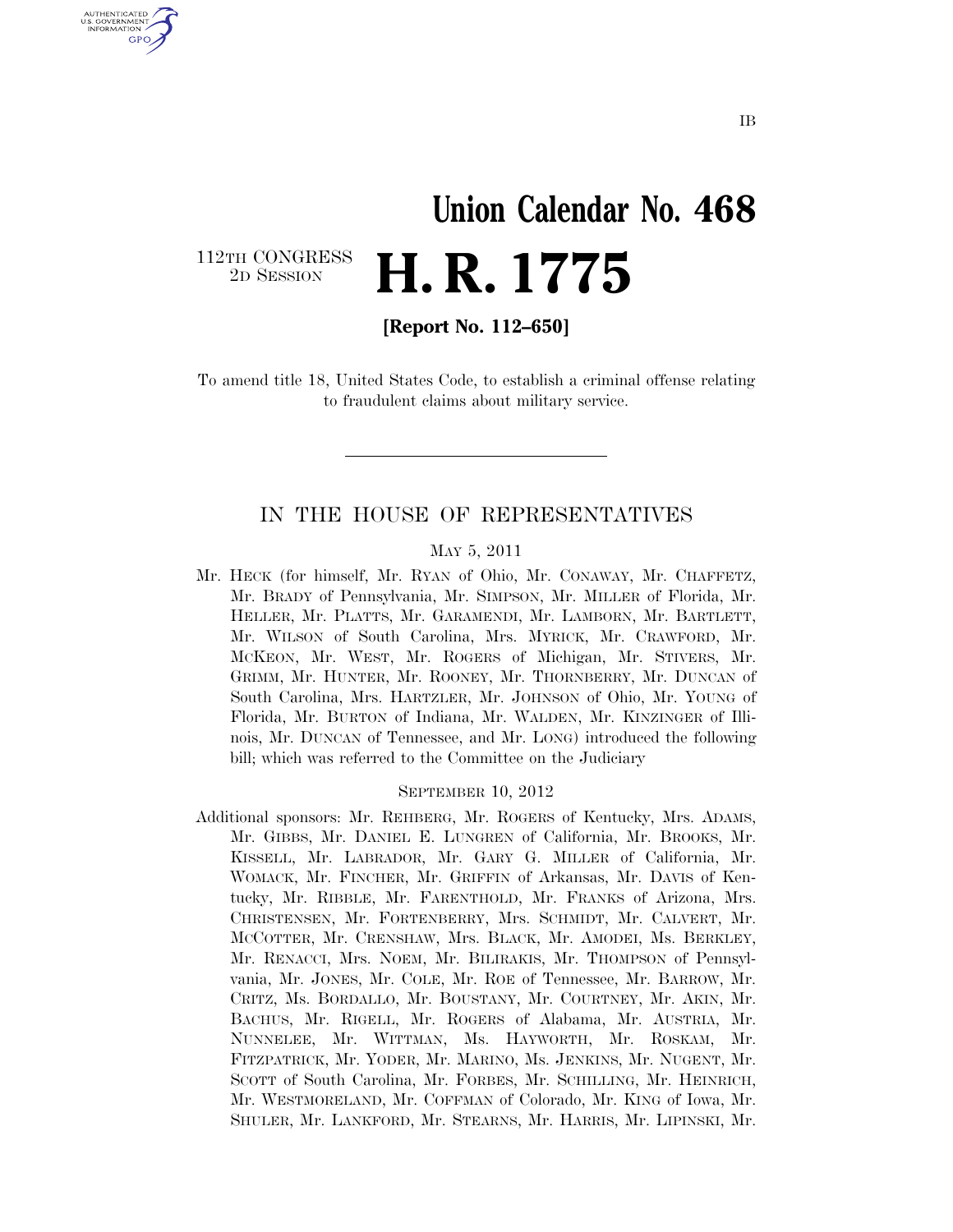CICILLINE, Mr. PETERSON, Ms. DELAURO, Mr. FLORES, Mr. CULBER-SON, Mr. GERLACH, Mr. CHABOT, Mr. YOUNG of Alaska, Mr. HUIZENGA of Michigan, Mr. BISHOP of Georgia, Mr. ROKITA, Mr. CANSECO, and Mr. BASS of New Hampshire

#### SEPTEMBER 10, 2012

Reported with amendments, committed to the Committee of the Whole House on the State of the Union, and ordered to be printed

[Strike out all after the enacting clause and insert the part printed in italic]

### **A BILL**

To amend title 18, United States Code, to establish a criminal offense relating to fraudulent claims about military service.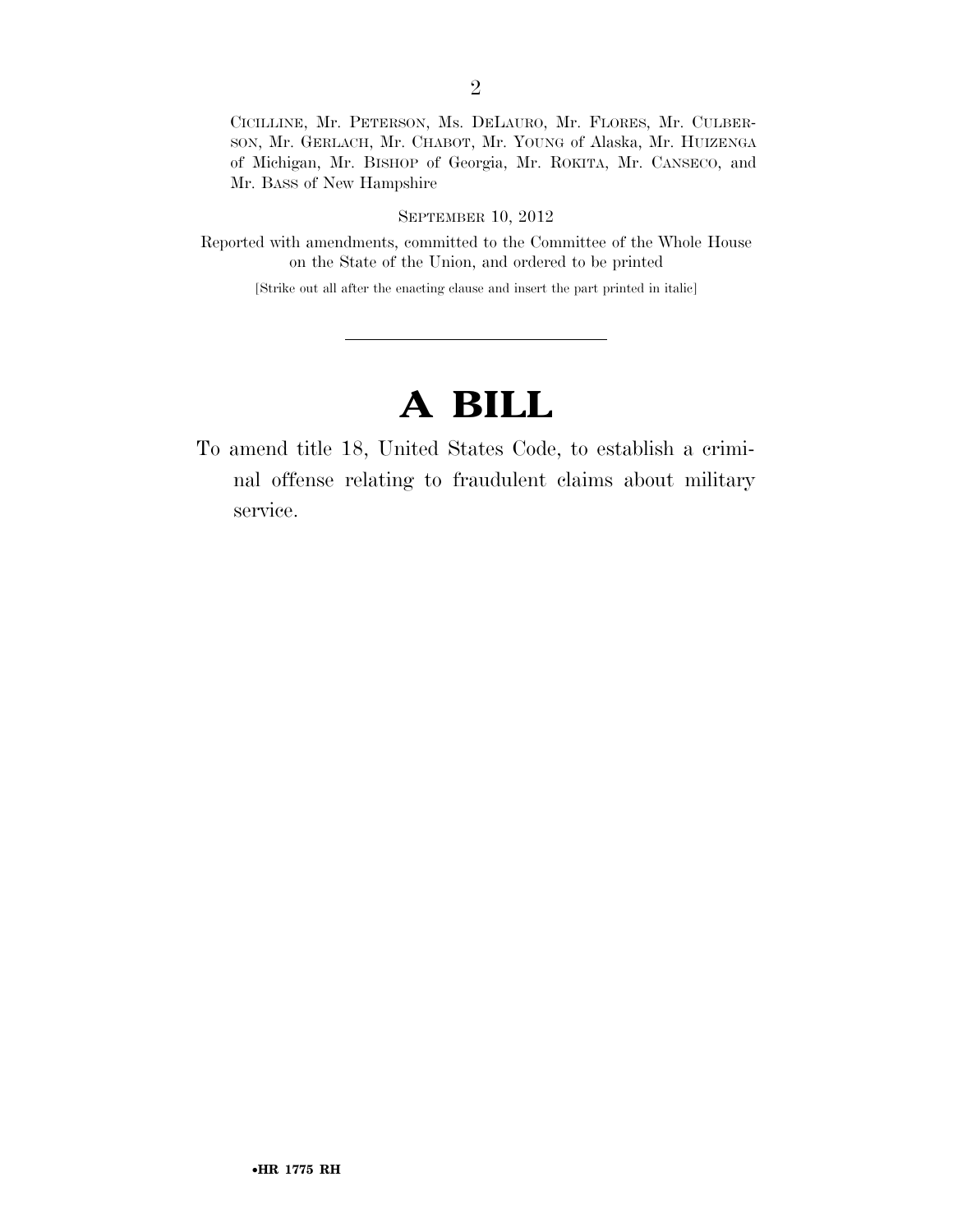*Be it enacted by the Senate and House of Representa- tives of the United States of America in Congress assembled,*  **SECTION 1. SHORT TITLE.**  This Act may be cited as the ''Stolen Valor Act of  $5 \frac{2011''}{.}$  **SEC. 2. ESTABLISHMENT OF CRIMINAL OFFENSE RELATING TO CERTAIN MISREPRESENTATIONS ABOUT MILITARY SERVICE.**  (a) MISREPRESENTATIONS ABOUT MILITARY SERV- ICE.—Chapter 47 of title 18, United States Code, is amended by adding at the end the following new section: **''§ 1041. Certain misrepresentations about military service.**  ''(a) OFFENSE. Whoever, with intent to obtain any- thing of value, knowingly makes a misrepresentation re- garding his or her military service, shall—  $\frac{u(1)}{1}$  if the misrepresentation is that such indi- vidual served in a combat zone, served in a special operations force, or was awarded the Congressional Medal of Honor, be fined under this title, impris-21 oned not more than 1 year, or both; and  $\frac{((2)}{)}$  in any other case, be fined under this title, 23 imprisoned not more than 6 months, or both.

24 <sup>"</sup>(b) EXCEPTION FOR DENIAL OF SERVICE.—Sub-25 section  $(a)$  does not apply to a misrepresentation that an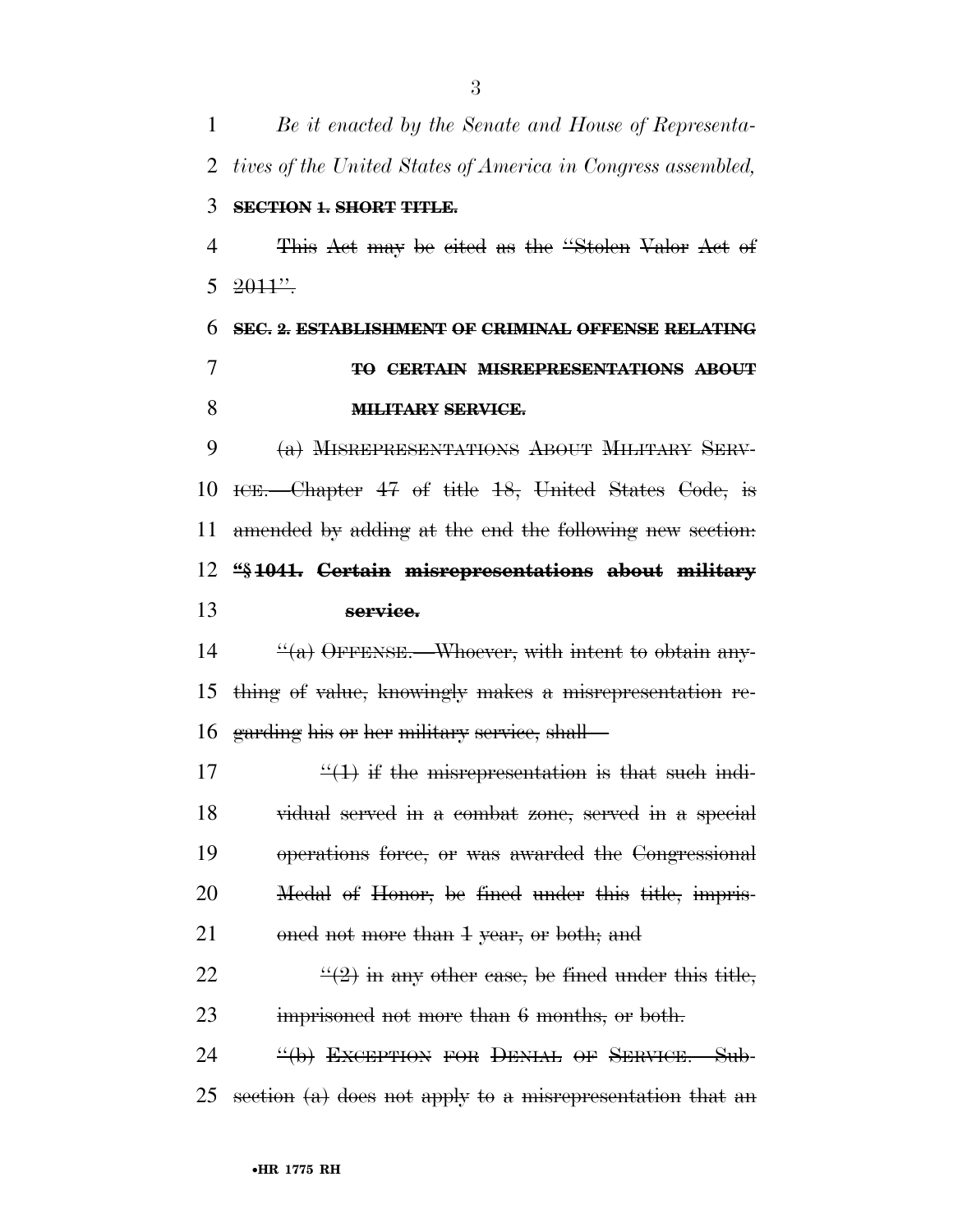$\frac{3}{2}$  ''(e) DEFENSE.—It is a defense to a prosecution 4 under this section if the thing of value is de minimis.

5 "(d) DEFINITIONS.—In this section:

 $6 \frac{4}{1}$  ARMED FORCES OF THE UNITED STATES.—The term 'Armed Forces of the United 8 States' means the Army, Navy, Air Force, Marine Corps, and Coast Guard, including the reserve com- ponents named in section 10101 of title 10, United States Code.

12  $\frac{((2)}{2}$  COMBAT ZONE. The term 'combat zone' 13 has the meaning given such term in section 14  $112(e)(2)$  of the Internal Revenue Code of 1986.

15 "(3) CONGRESSIONAL MEDAL OF HONOR. The 16 term 'Congressional Medal of Honor' has the mean-17 ing given such term in section 704 of title 18, 18 United States Code.

19  $\frac{4}{4}$  MILITARY SERVICE. The term 'military 20 service' means—

21  $\frac{4}{(A)}$  service in the Armed Forces of the 22 United States;

23  $\frac{4}{18}$  service in a combat zone as a member 24 of the Armed Forces of the United States;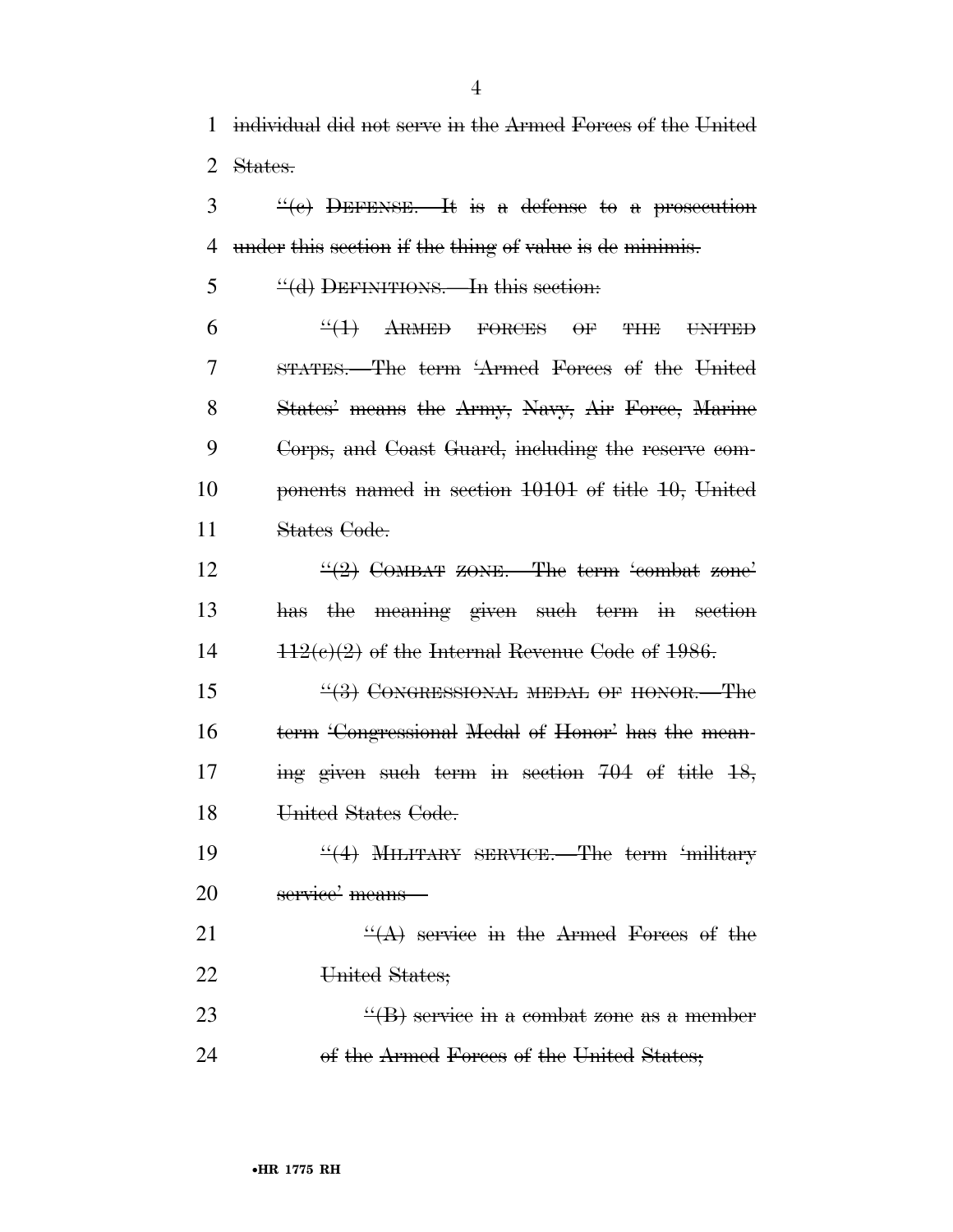| $\mathbf{1}$   | $\frac{H}{C}(\mathbf{C})$ attainment of a specific rank in the                           |
|----------------|------------------------------------------------------------------------------------------|
| $\overline{2}$ | Armed Forces of the United States; and                                                   |
| 3              | $\frac{``(D)}{``(D)}$ receipt of-                                                        |
| $\overline{4}$ | $\frac{d}{dx}$ any decoration or medal author-                                           |
| 5              | ized by Congress for the Armed Forces of                                                 |
| 6              | the United States;                                                                       |
| 7              | $\frac{f'(ii)}{i}$ any of the service medals or                                          |
| 8              | badges awarded to members of such forces;                                                |
| 9              | $\theta$                                                                                 |
| 10             | $\frac{1}{2}$ (iii) the ribbon, button, or rosette of                                    |
| 11             | any such badge, decoration, or medal.                                                    |
| 12             | $\frac{4}{5}$ SPECIAL OPERATIONS FORCE.—The term                                         |
| 13             | 'special operations force' has the meaning given such                                    |
| 14             | term in section $167(i)$ of title 10, United States                                      |
| 15             | Code.".                                                                                  |
| 16             | (b) CONFORMING AMENDMENTS.—Section 704 of                                                |
| 17             | title 18, United States Code, is amended—                                                |
| 18             | $(1)$ by striking subsection $(b)$ ;                                                     |
| 19             | $(2)$ by redesignating subsections (e) and (d) as                                        |
| 20             | subsections (b) and (c), respectively;                                                   |
| 21             | $\left(\frac{3}{2}\right)$ in subsection $\left(\frac{b}{1}\right)$ , as redesignated by |
| 22             | $\frac{1}{2}$ paragraph $(2)$ , by striking "or $(b)$ "; and                             |
| 23             | $(4)$ in subsection $(e)$ , as redesignated by para-                                     |
| 24             | graph $(2)$ , by striking "or $(b)$ ".                                                   |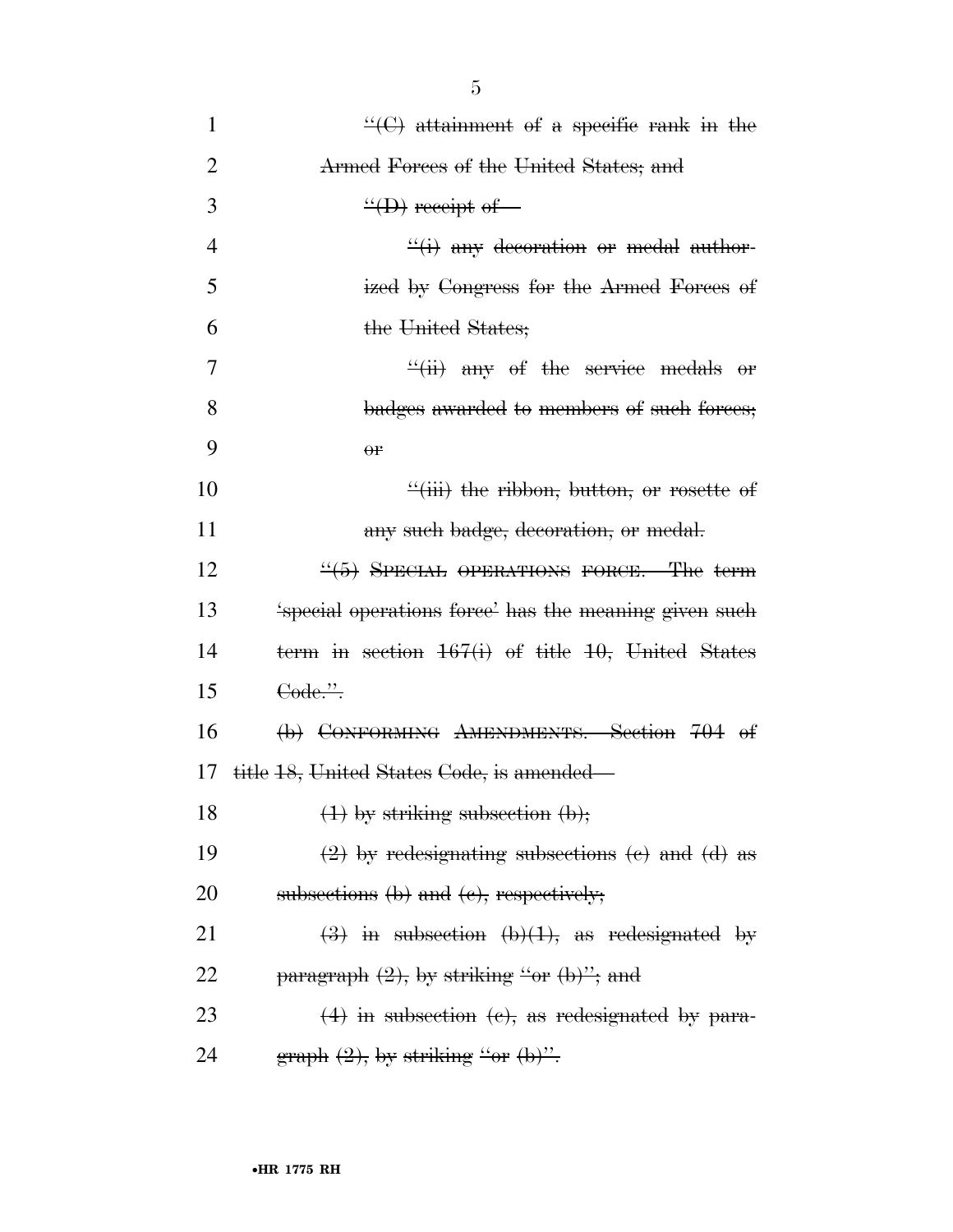**SEC. 3. CLERICAL AMENDMENT.**  The table of sections at the beginning of chapter 47 of title 18, United States Code, is amended by adding at the end the following new item: ''1041. Certain misrepresentations about military service.''. *SECTION 1. SHORT TITLE. This Act may be cited as the ''Stolen Valor Act of 2012''. SEC. 2. FRAUDULENT REPRESENTATIONS ABOUT RECEIPT OF MILITARY DECORATIONS OR MEDALS. (a) IN GENERAL.—Section 704 of title 18, United States Code, is amended— (1) in subsection (a), by striking ''wears,''; and (2) so that subsection (b) reads as follows: ''(b) FRAUDULENT REPRESENTATIONS ABOUT RE- CEIPT OF MILITARY DECORATIONS OR MEDALS.—Whoever, with intent to obtain money, property, or other tangible benefit, fraudulently holds oneself out to be a recipient of a decoration or medal described in subsection (c)(2) or (d) shall be fined under this title, imprisoned not more than one year, or both.''. (b) ADDITION OF CERTAIN OTHER MEDALS.—Section 704(d) of title 18, United States Code, is amended— (1) by striking ''If a decoration'' and inserting the following: ''(1) IN GENERAL.—If a decoration'';*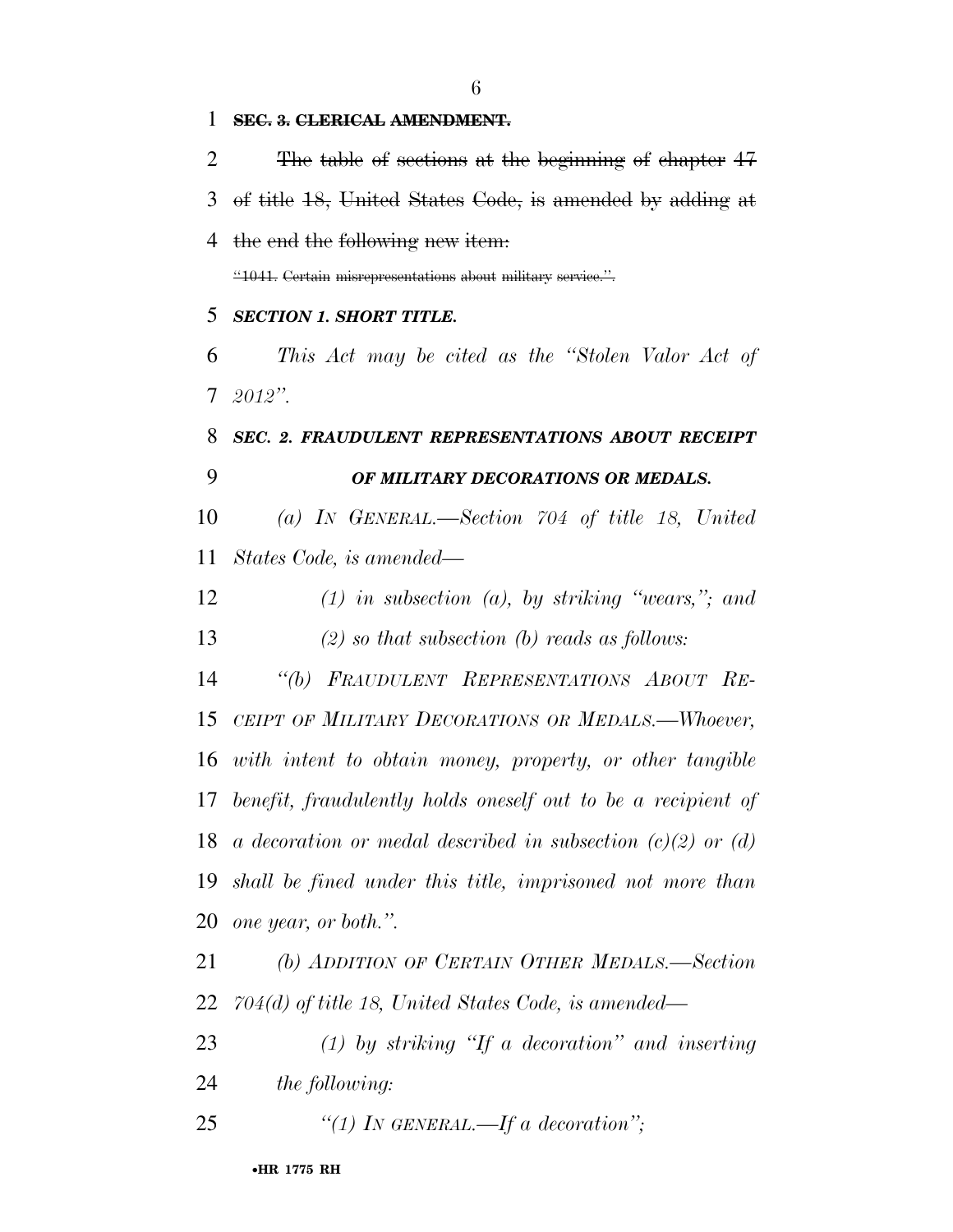| $\mathbf{1}$   | (2) by inserting "a combat badge," after "1129"              |
|----------------|--------------------------------------------------------------|
| 2              | of title $10,$ "; and                                        |
| 3              | $(3)$ by adding at the end the following:                    |
| $\overline{4}$ | "(2) COMBAT BADGE DEFINED.—In this sub-                      |
| 5              | section, the term 'combat badge' means a Combat In-          |
| 6              | fantryman's Badge, Combat Action Badge, Combat               |
| 7              | Medical Badge, Combat Action Ribbon, or Combat               |
| 8              | Action Medal.".                                              |
| 9              | (c) CONFORMING AMENDMENT.—Section 704 of title               |
|                | 10 18, United States Code, is amended in each of subsections |
|                | 11 (c)(1) and (d) by striking "or (b)".                      |

Amend the title so as to read: ''A bill to amend title 18, United States Code, with respect to fraudulent representations about having received military decorations or medals.''.